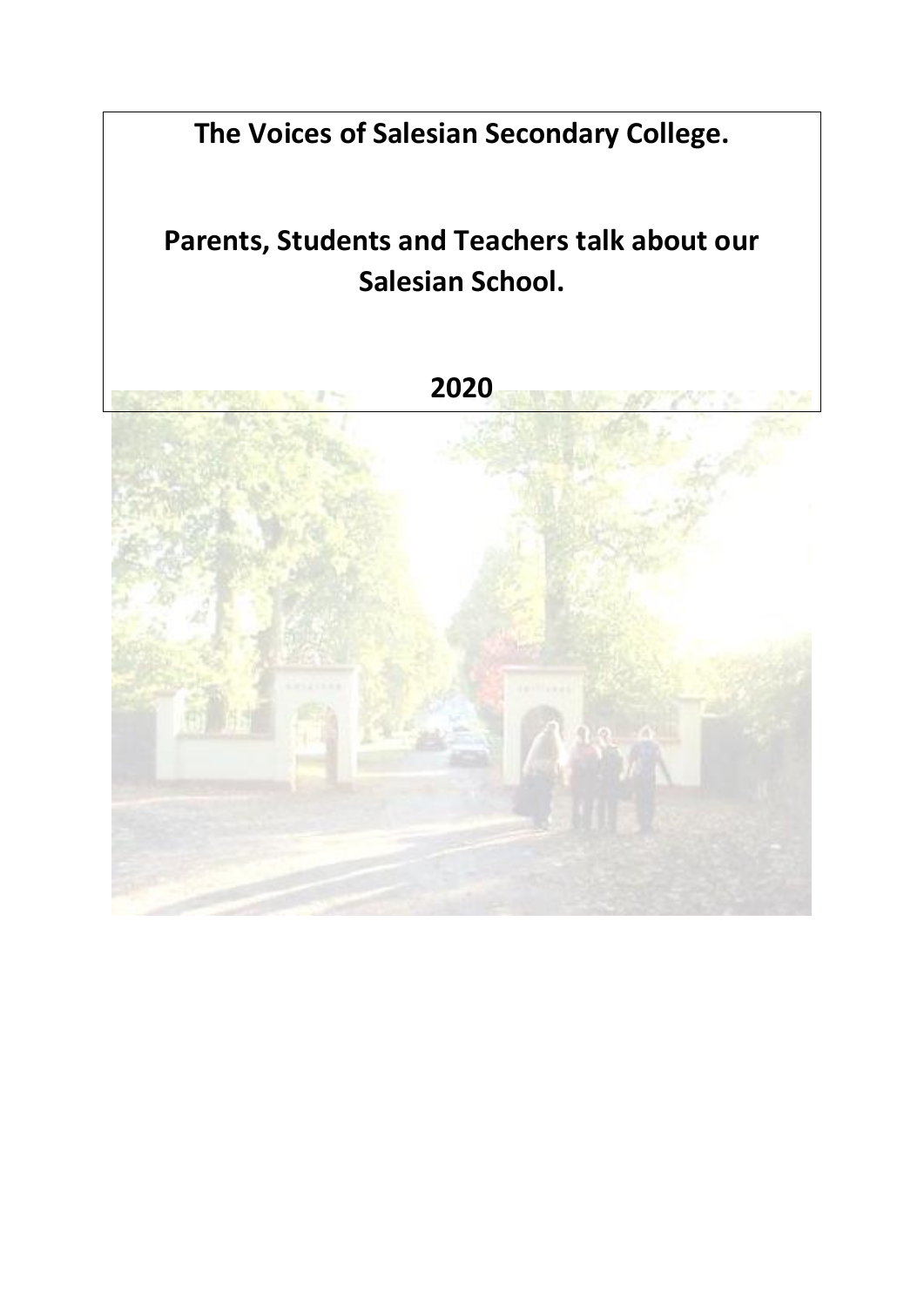# **The Voices of Salesian Secondary College.**

As part of the process leading to the writing of our school's Statement on Vision, Ethos and Mission, students, staff, parents / guardians and past pupils were asked a number of questions. There follows some of the comments which were returned, which have informed our Statement.

# **Which "corner stone" of Don Bosco's "Reason / Religion / Loving Kindness" triangle appeals to you?**

*"I find that the "Loving Kindness" corner of the triangle appeals to me most. Loving Kindness is the foundation of strong relationships which in turn are the foundation of teaching, learning and indeed, the entirety of the school experience."*  **Neil, Teacher and Past Pupil.**

*"A great teacher shows kindness and love to students. It creates a positive environment in the school / classroom and being a kind teacher helps students feel welcomed, loved and cared for. Students who know you're invested in them confide in you, show respect and get involved in the loving learning atmosphere around them."* **Sandra, Teacher.**

*"I think at this moment in time, given the current circumstances (closure due to Covid-19 crisis), 'Loving Kindness' is what both us as staff and the students need. It is what the random acts of kindness, checks on others and wellbeing is showing and what should be spread within all our communities."*  **Chloe, Teacher.**

*"Loving Kindness appeals to me as the staff in Salesian Secondary College are inclusive in every approach which makes me feel connected to the staff, students and wider community and therefore have a sense of belonging. If students think we don't care, why should they trust our response to their questions? My hope for each student leaving Salesian Secondary College, is that we have instilled enough confidence in the students to be truly themselves."*  **Marion, Teacher.**

*"Don Bosco gave a voice to those who felt they had none. It has been my experience in the fourteen years that I have been in Copsewood that some of the most challenging students are often the kindest. They generally feel deeply frustrated and misunderstood so they especially deserve our compassion, kindness and forgiveness. All students deserve this. Therefore the corner of Don Bosco's triangle that appeals to me is 'Loving Kindness'."* 

**Aisling, Teacher.**

*"Loving Kindness appeals to me because, as a cohort of teachers and on a personal level, I really do think we all show great care for our students as well as great care for each other. Furthermore, we are all very approachable. This is obvious at small break and at lunchtime, when a student gives a gentle or sometimes loud knock on the staffroom door looking for one of us! In recent times the knock on the door appears as an email in our inbox."*

#### **Alan, Teacher.**

*"Reason, Religion and Loving Kindness…these highlight the qualities we value and the pathway we follow".*

**Marie, Teacher.**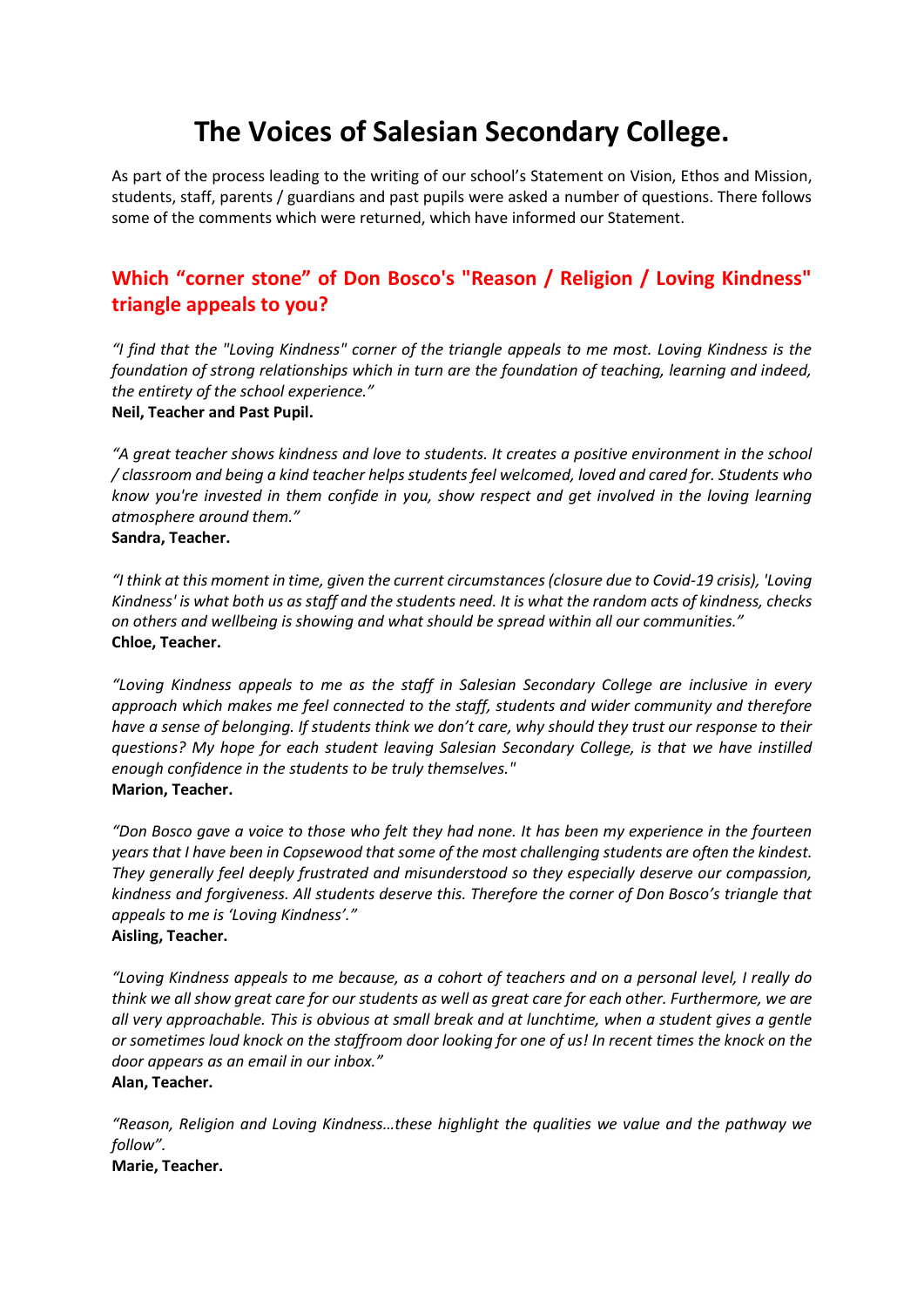*"Loving Kindness as one of the three essential principles of Salesian education appeals to me. It is central to the Salesian method of education and is reflected in practice throughout the school. Creating a loving and kind environment of praise, encouragement, support, acceptance, understanding, interest, joy and fun, within a structured learning environment will allow students to grow, reach personal goals and set new ones. Offering students the experience of Loving Kindness will nurture, foster and cultivate them to be the best they can be as a whole person and ultimately support them on their journey towards self-fulfilment."* 

#### **Niamh, Teacher.**

*"I like the following three lines from Don Bosco's Teacher Prayer:*

*'I believe that my job is actually a mission, a ministry; That you have chosen me in this time and in this place. To be there for these kids.'* 

*Don Bosco is always looking down on us in Pallaskenry and things happen for a reason!"* **John, Teacher.**

*"The word 'reason' (appeals to me). More than ever, there needs to be an educative relationship built on trust and reasonableness. Due to the current situation (Covid-19 crisis), there is a two way trust process between student and teacher. We trust our students to engage…and our students trust us as teachers to steer them in the right direction."* 

#### **Ross, Teacher and Assistant Principal.**

*"St. Francis de Sales used a simple metaphor to sum up his work when he said: '*

*'You catch more flies with a spoonful of honey than a barrel full of vinegar'.*

*We have no idea what's happening in our students' lives, no concept of what some have witnessed or are living through. So if we can be anything, we need to kind. It may be the only kind word they hear today."*

#### **Jennifer, Teacher.**

*"Religion in Salesian Schools is so uniquely embedded in and strengthened by Reason and Loving Kindness, that it is difficult to single it out from them."* **Caitríona, Teacher.**

*"Using reason can set teachers and students on an equal footing. By using reason, teachers and management provide clarity around decisions. This opens up meaningful conversations that affect the whole school community, allowing all stakeholders to feel part of any decisions made, thereby providing ownership and belonging to the school community."*  **David, Deputy Principal.**

*"I think the Don Bosco principle of Loving-Kindness appeals to me most. I feel that this creates a mutual respect between staff and students. While Loving-Kindness is about being kind, it also means that everything we do is guided by this.*

*'Without confidence and love, there can be no true education.'-*

*St. John Bosco.*

*For me, the students need to know that everything we do, whether they realise it or not, is for their wholistic development. Rita Pearsons said 'Every Child Needs A Champion' and I believe that this is what Loving-Kindness is…. They know that, even if it is only in one place, they are loved and valued as a person. This will allow our students to gain the confidence to become who they truly are. I think that this is in practice every day in our school. We spend time with the students, in classrooms, on the yard, during activities, during trips and through simple interactions by wishing them happy birthday, congratulating them on a match and by taking an interest in their lives we develop our students in the*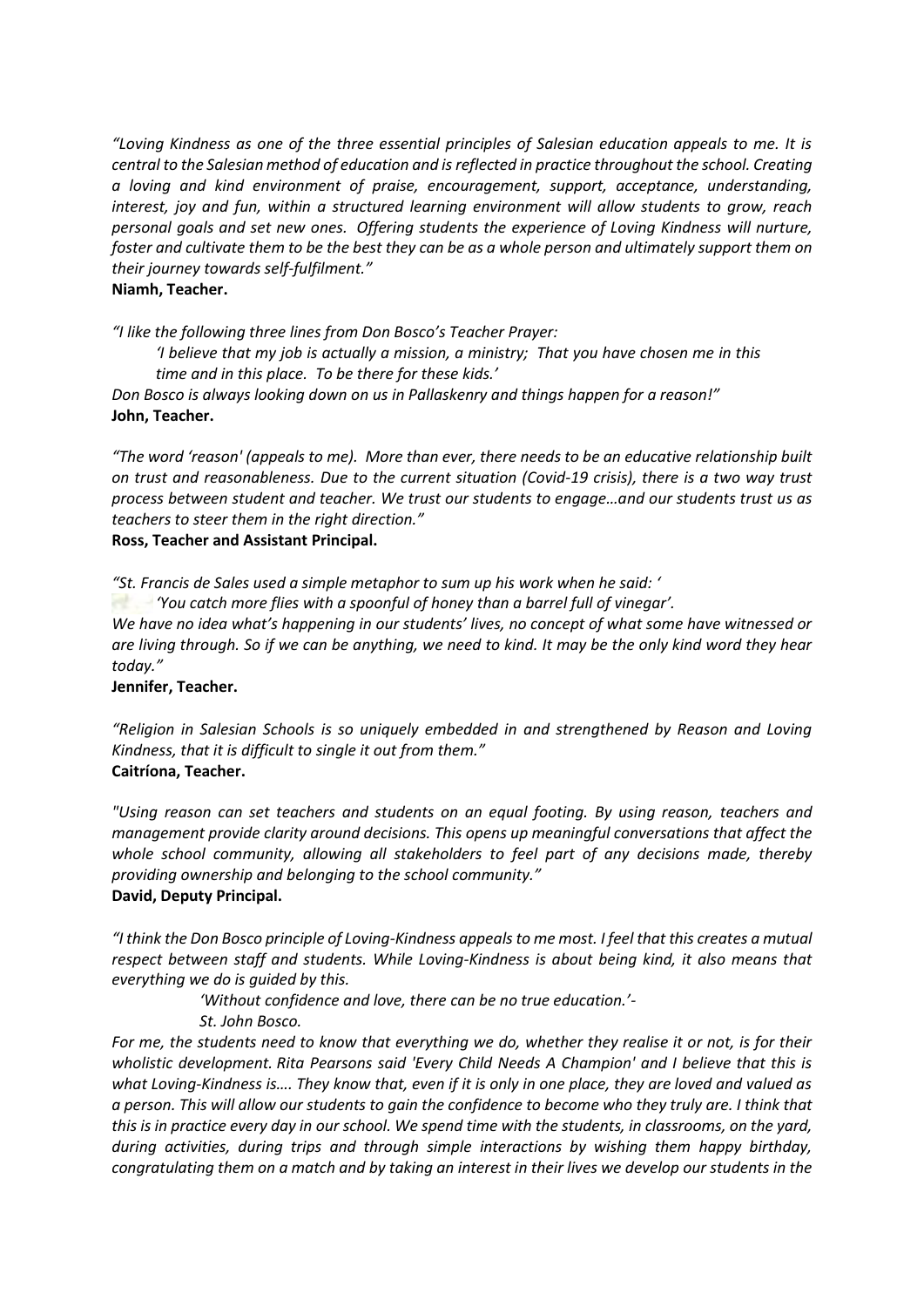*way that Don Bosco wanted us to. The students in our care feel from the moment they walk through our door that they are important, they are cared for and they are loved. I think that is why it is so hard for our students to leave in 6th year and why lockdown is so difficult for our students."*  **Tara, Teacher.**

*"Salesian Secondary College is like a large extended blended family unit. Everyone cares about everyone and everyone looks out for everyone. There is as much learning done on the playground as there is in the classroom. No one is left behind if there is any way to help them."*  **Louise, Teacher.**

*"I've chosen "Reason." Reason is the ability to develop a relationship with people which respects the dignity and uniqueness of the person. I think that listening to, allowing the person to express their views and working with them to see things from other perspectives is the key to Reason. It involves the creation of a trusting environment where the person sees education as an opportunity to give due importance to their studies, recreation and spirituality and strive for excellence in all that they undertake."*

#### **James, Board of Management.**

*"Loving Kindness always appeals to me. Kindness makes you happy and really makes a difference to others. It's also free!"* 

**Rachel, Teacher, Assistant Principal and Chaplain.**

*"Creating an atmosphere in which all members of the school community exist in an environment which is safe, healthy and happy (appeals to me). Ensuring that everyone understands the right of all members to experience this Loving Kindness (is important to me.)"* **Thomas, Teacher.** 

*"I like (the idea of) Reason because you can take it on different levels. I believe that if you act with reason (why you do something), in a reasonable fashion, you will be able to reason with people and get a reasonable outcome! It comes back to fairness and the belief that if you treat others the way you would like to be treated yourself, outcomes can be reached, within reason!"*  **Ciara, Teacher, Assistant Principal and Parent.**

*"From my experience this year, the 'Loving Kindness' corner of the Don Bosco triangle appeals to me, as this is what I have witnessed with regard to how the staff treat their students in the school and the standard of care which I would most like to uphold while working as part of the staff."*  **Fergal, Teacher.**

*"Loving Kindness can be all encompassing!"* **Maeve, Teacher.**

# **How do any of the elements of the Salesian "School / Playground / Family / Parish" metaphor appeal to you?**

*"I like the wholistic opportunities that are afforded all members of the Salesian Family."* **Pat, Teacher and Assistant Principal.**

*"All four elements of the Salesian metaphor appeal to me, in a particular family. Having grown up close to the school, educated and having taught there, I get an overwhelming homely feeling when in the school and do see both colleagues and students as a large family."*  **Colin, Teacher and Past Pupil.**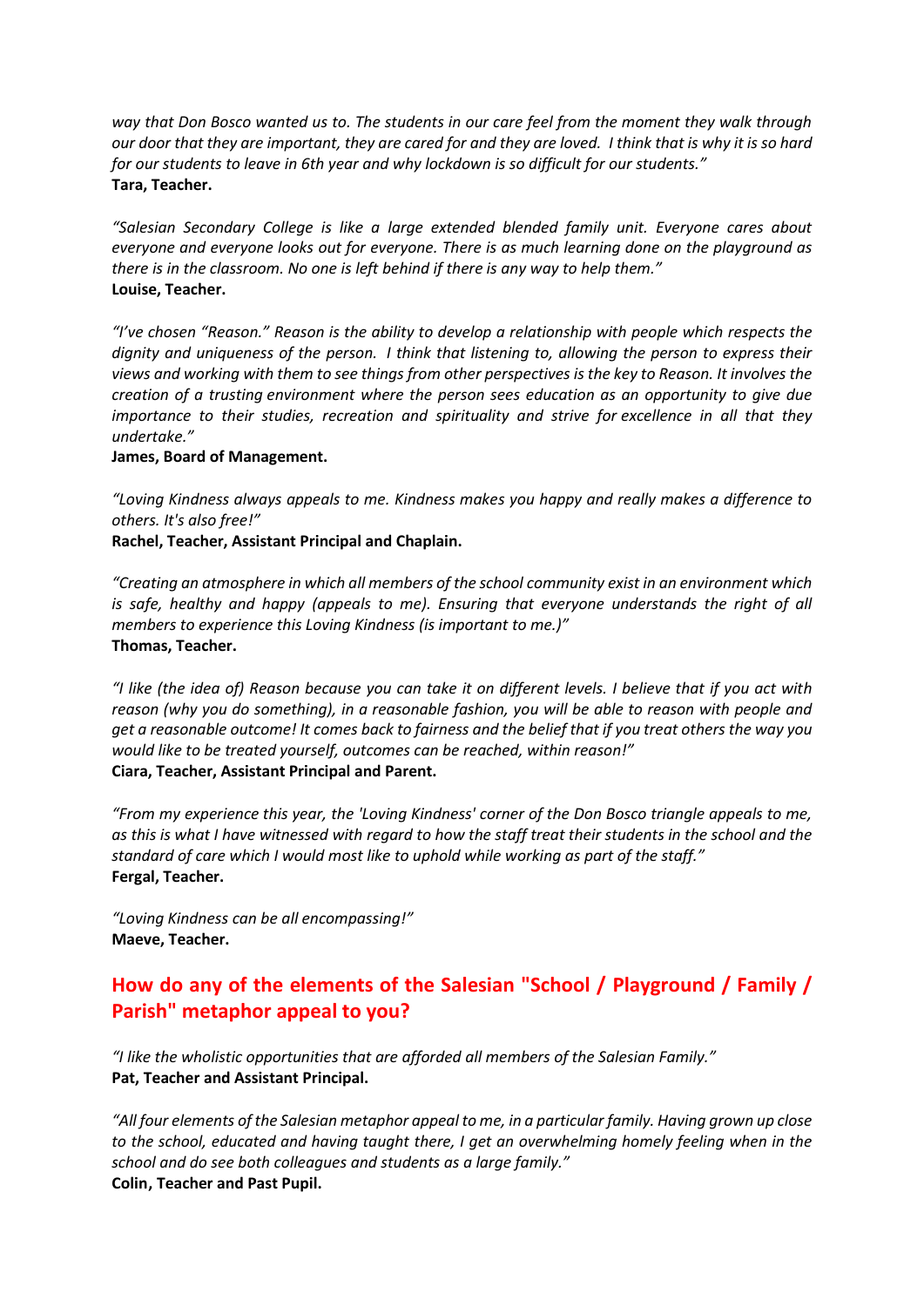*"I like the family metaphor as that is how I see us, the staff and students. At the moment (during Covid-19 closure) when we are all at home with our immediate families, we are definitely missing our extended family, our colleagues and our students."* **Annie, Teacher.**

*"The 'family' aspect is the element that I feel resonates closest with both staff and students, as it represents the sense of belonging that we as staff feel and that we strive (successfully) for all students to feel."* 

#### **David, Teacher.**

*"I admire the strong catholic ethos our school has held onto. We haven't forgotten our roots! I like that student progress is celebrated as much as high academic achievement. We promote progress at many levels."* 

**Anna, Teacher.**

*"The metaphor of the Salesian family appeals to me, as I think it explains how much we really care*  about our students. We watch them grow up and develop from children to young adults in their time *in our school and I feel lucky to be a part of that journey."*  **Sherona, Teacher.**

*"The metaphor of school / family/ playground / church resonate with me as I believe school is not supposed to be 100% academic. Students learn so much about themselves while they are in our school setting including building and maintaining relationships and resolving conflicts within those relationships. Church is a huge part of what we provide in a Salesian setting. It gives the students an opportunity to reflect on their choices and relationships."*  **Michelle, Teacher and Assistant Principal.**

*"I like the 'Playground' metaphor, which I see as meaning happiness, freedom, togetherness and friendship."*

**Eilís, Teacher, Assistant Principal and Parent.**

*"The Family metaphor appeals to me as I think that the idea of what family is supposed to represent fits very well with the ethos of our school. The main purpose of a family is to look after the well-being of its members and in turn prepare them to contribute to society."*  **Ed, Teacher.**

*"Family is one word I would choose from the Salesian metaphor. As a past pupil, I always felt like I was part of something bigger than just school and would hope all students now feel this also."*  **Ciara, Teacher and Past Pupil.**

*"For me the four elements are equally important. The 'Family' represents the sense of belonging of all the students and staff. The 'School' represents the teaching and learning for life. The 'Church' incorporates spirituality and morality. The 'Playground' brings in the elements of fun and happiness."* **Orla, Special Needs Assistant and Parent.**

*"I like the metaphor of the playground. It conjures sentiments of joy and light-heartedness."* **Ann, Teacher.**

*"The Salesian metaphor of 'playground' appeals to me as it encompasses more than the teaching and learning that takes place inside the classroom. It highlights the teaching, learning, growth and*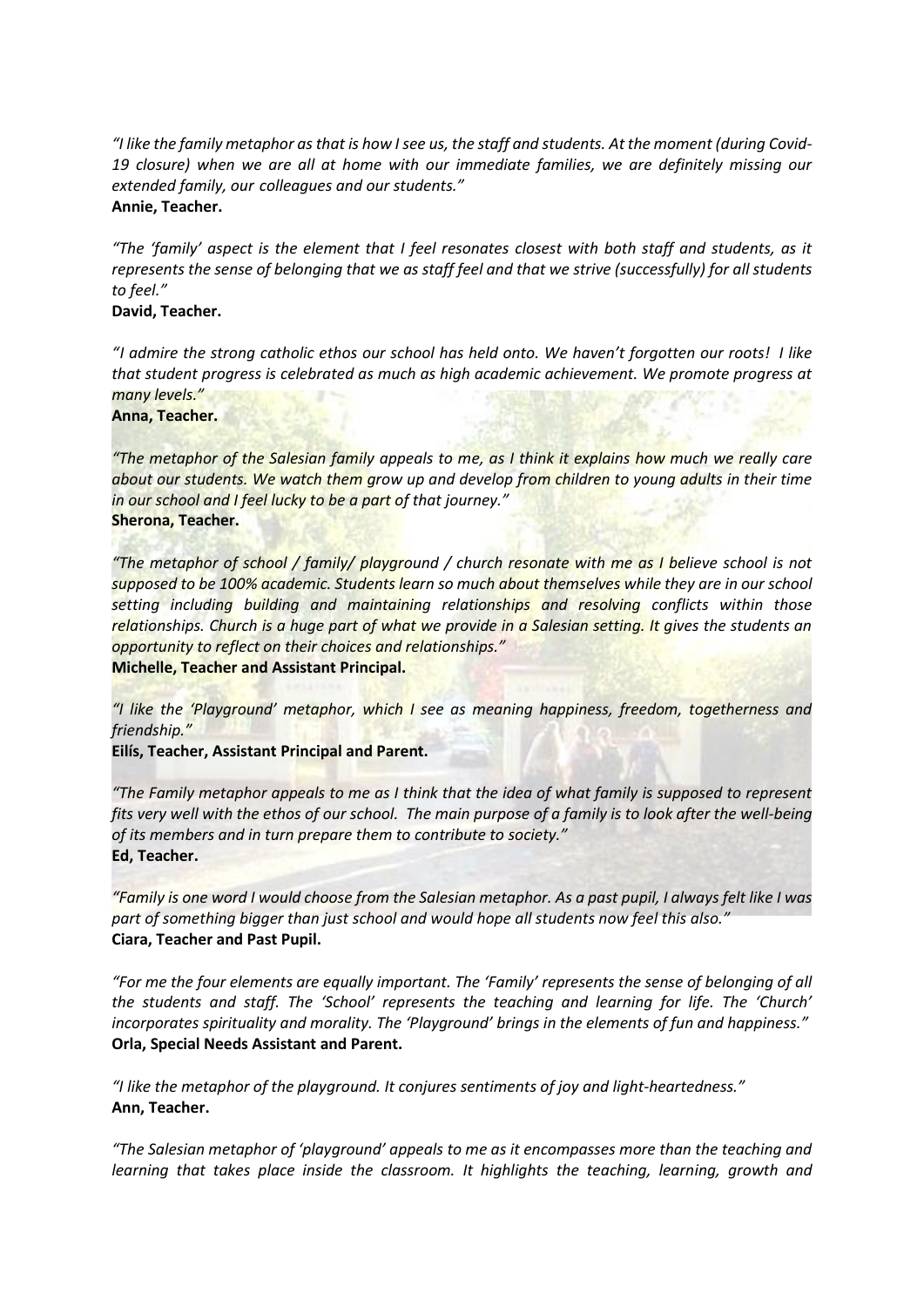*experiences that take place outside and beyond the classroom, through extra-curricular activities, interaction on the corridors and on the pitches and in our communities.*  **Therese, Teacher.**

# **What makes Salesian Secondary College different from other schools?**

*"I like the way the school is on a farm and we get to see the animals and machinery. The teachers are young, nice, and funny and they understand the students. The teachers take the time to get to know each and every student for who they are and what they like to do."* **Tim, 1st Year**

*"There is such a sense of community in our school and that is what makes it so different from other schools. Everyone is so positive, helpful and caring towards one another."* **Erin, 6th Year**

*"For me what makes our school different is I feel comfortable coming to talk to the teachers about something and I know they will help to make sure you are ok."* **Kate, 3rd Year**

*"I think something that sets our school aside is, while our teachers care about our education and push us to always do the best we can, the most important thing is our wellbeing. I feel like I am cared about more than my results by the teachers and staff in school."* **Saidhbh, Transition Year**

*"What I think makes Salesians Secondary College different from other schools is, everyone is friendly and kind. The teachers are very approachable and go out of their way to benefit the students. There is a lovely atmosphere around the school."* **Calum, 2nd Year**

*"The staff make the school a comfortable, friendly learning environment. As well as this the location is unique and peaceful."* **Cian, Transition Year**

*"Salesian Secondary College is different from others because teachers and students get along better and there is more of a relaxed atmosphere."* **Ciarán, 6th Year**

*"I like how our school ethos includes not only the students but also their family and the community working together in harmony. As I feel that this brings out the best in each individual student and benefits both the families and the wider community."* **Josh, Transition Year**

*"I think it is the school ethos that makes our school different. As a student I know the teachers and staff are always approachable and helpful."* **Anna, Transition Year**

*"Salesian Secondary College sets itself apart from other schools by providing an atmosphere that personally accounts for every student. No one is left in the dark and it is an outstanding facilitative environment that all schools should adopt."* **Bayan, 6th Year**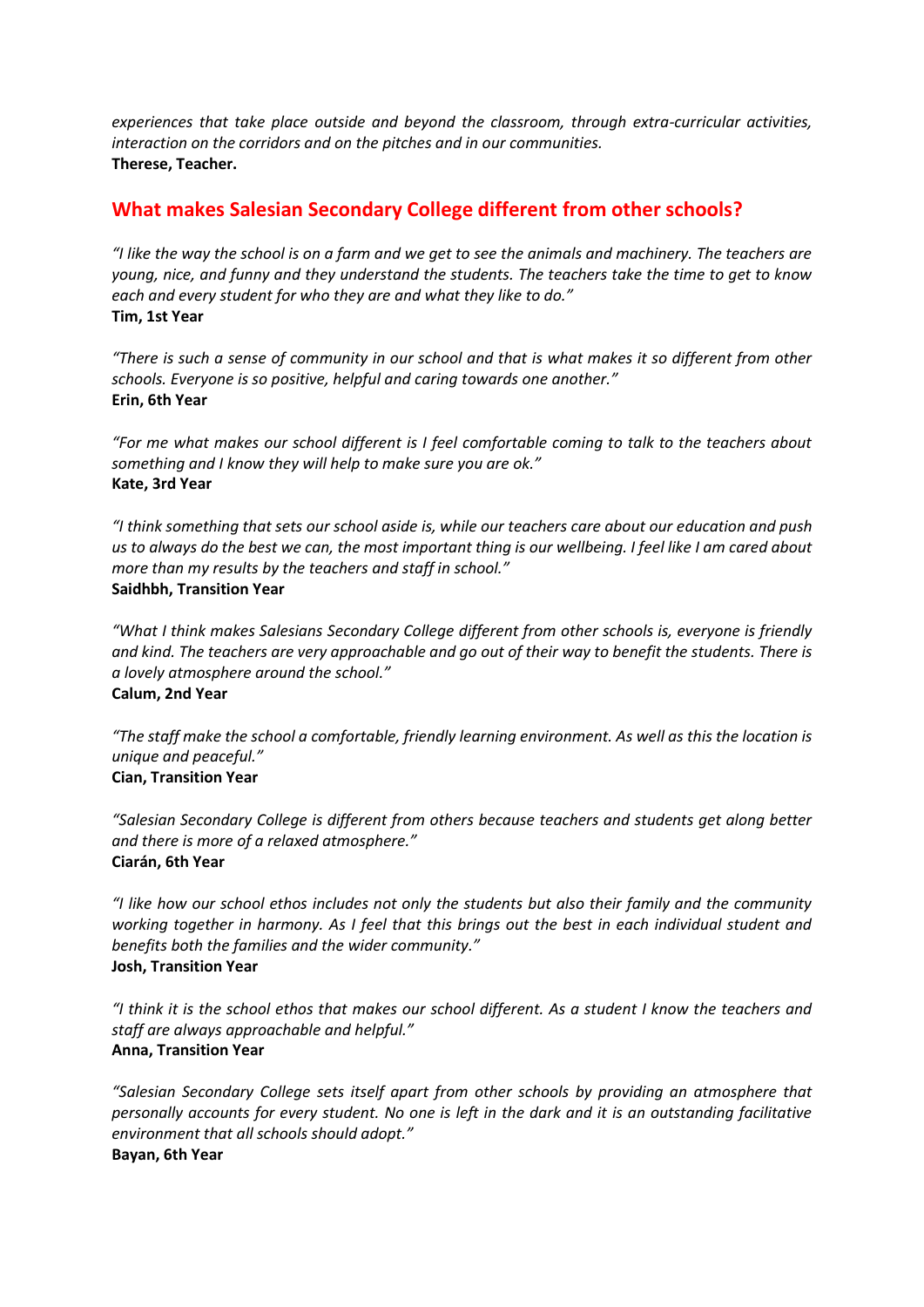*"There is a wider support network that not only our principal /vice principals offer but also from our teachers. It is a safe environment."* **Aoife, 5th Year**

*"Salesian Secondary College is more than a school, it is like an extended family."* **Lauren, 6th Year**

*"I feel what makes our school different to others is gathering every month or so in a religious capacity brings everyone together but when it is not in a religious capacity there is still a happy, friendly and inclusive atmosphere."*

## **Emma-Kate, 6thYear**

*"Our school has a close relationship between students and teachers. We all look out for each other, our teachers want us all to do our best and will help us in any way they can."* **Kitty-Mae, 6thYear**

*"I believe our Salesian school is different because it is more inviting, inclusive and accepting of all personalities than other schools. There is a great relationship between students and teachers. Our teachers are enthusiastic, helpful, approachable and very understanding."* **Hannah, 3rd Year**

*"I think that Salesian Secondary College is different because of the sense of belonging when you walk in the front door of the school."*

#### **Billy, 2ndYear**

*"Salesian Secondary College is so much more different than the other secondary schools in Ireland because of how inclusive it is. The reason I say this is because most schools focus on only one aspect. Some focus only on academics while some only focus on athletics. However, this school has to be the best because there is something for everyone. For the sports enthusiasts there are various teams depending on your skill level. For the choir fans there is the school choir. For the students who are determined to make a difference there is the student council. Any bullying gets nipped in the bud almost instantly as I have seen time and time again due to my autism. There are people from different walks of life from different countries If you have special needs or disabilities (though I try not to put the "dis in my "ability") the support staff out there are warm and accepting. On a personal note this school and community is like one big family and I am lucky to be a student here."* **William, 5th Year**

*"We all stick together as a community. We all look out for each other, even outside school."* **Emma, 3rd Year**

*I think our school is different from other schools because there is never a negative atmosphere. I feel safe at school and I am with all my friends. All my teachers are really nice. There is not one class I dread going into because I enjoy every 40 minutes* **Hollie, 2nd Year**

*"The religious aspect, the masses and the good relationships teachers have with students."* **Katelyn, 5th Year**

*"Salesian Secondary College is different from other schools because it is in the countryside. I like nature and trees."*

**Jack, 1st Year**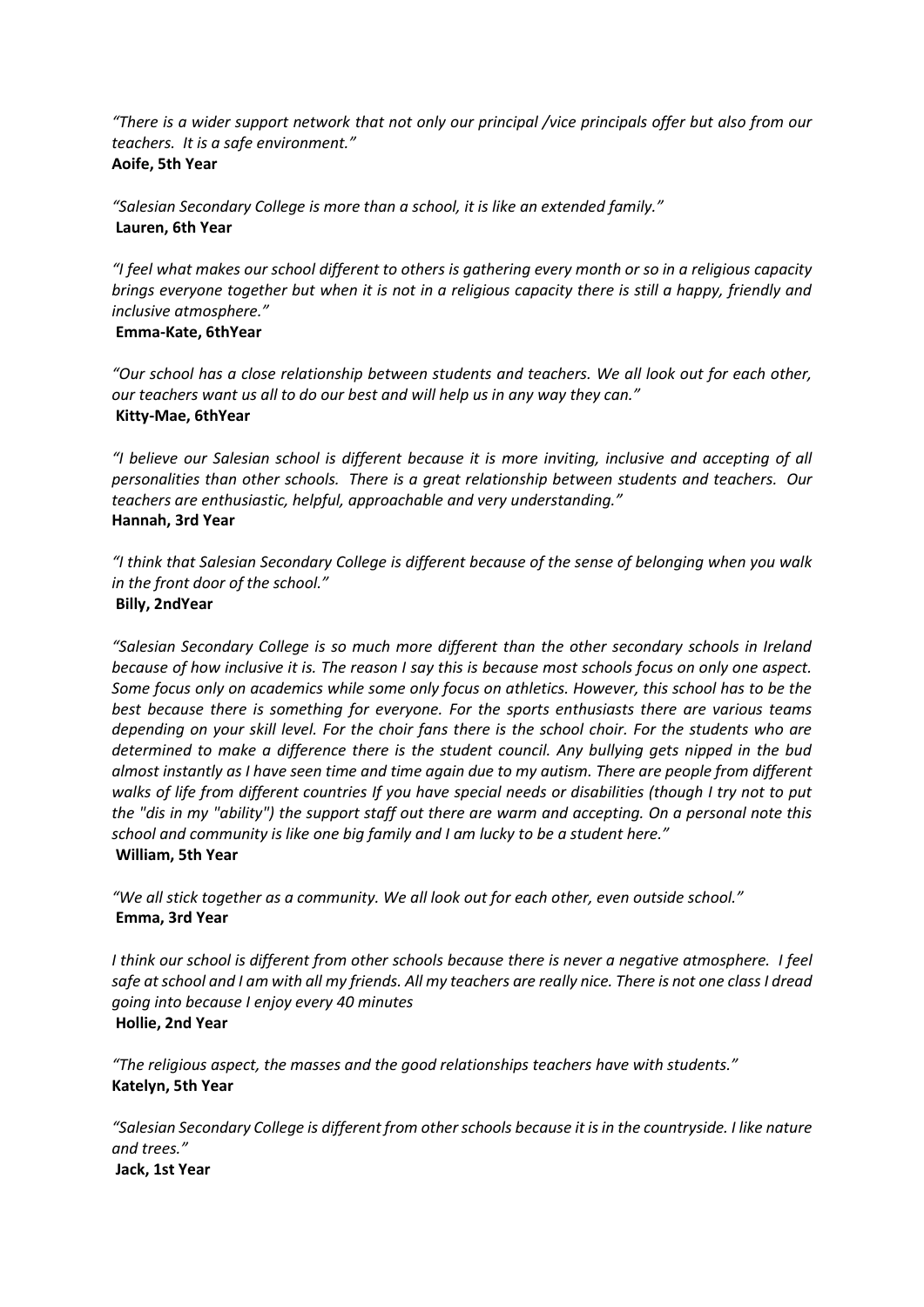*"Coming from a student who moved to Salesian Secondary College in 2017, Salesian Secondary College is different compared to other schools because I feel that I enjoy my time learning in school while having fun at the same time. "*

#### **Abbie, 5th Year**

*"I think the main difference is that the majority of all teachers caring about a student's mood and health as well as exam results and the students' friendly equal relationships with the teachers. "* **Jack, 1st Year**

*"I think that our school is different to many other schools as our school has a shop in which many other schools may not have. I also think that we have better facilities then other schools as we have quite a few pitches and a back and front quad. "*

# **Evan, 4th Year**

*"I think our friendship between each other, the different classes and years makes us a brilliant school because we are all friendly with each other and with the teachers"* **Bobby, 2nd Year**

*"Salesian Secondary College is different to other schools because it is situated in the countryside and for us students I find that we get a lot more opportunities to learn about nature and wildlife as opposed to attending a school in the city. "*

# **Sam, 3rd Year**

*"There is one clear thing I have seen that makes Salesian Secondary College different from other schools and that is the relationship between staff and students. Many schools have strict rules for small things but in our school, teachers understand and listen to students and see us as people rather than numbers on the roll. "*

#### **Adam, 6th Year**

*"All my friends go here. Also, everyone is sound including the priests and the teachers. "* **Ciarán, 2nd Year**

*"I think Salesian Secondary College is different from other schools because I think the teachers interact with the students more than other school and we have a better relationship with our teachers. "* **Keith, 5th Year**

*"I think Salesian Secondary college is different to other schools because it isn't just a school, it's a family. Sometimes you wish that you weren't part of this family, but then you realise that you couldn't live without it! Like a family the staff here will always support you and help you as much as they can. That is why our school is unique. "* **Alannah, 1st Year**

*"Salesian Secondary College is different to other schools because of a more chilled setting with a family-like relationship. "* **Jack, 5th Year**

*"I believe the main difference comes down to the people that are working and attending the school, this sets it aside from other schools. "* **Rory, 1st Year**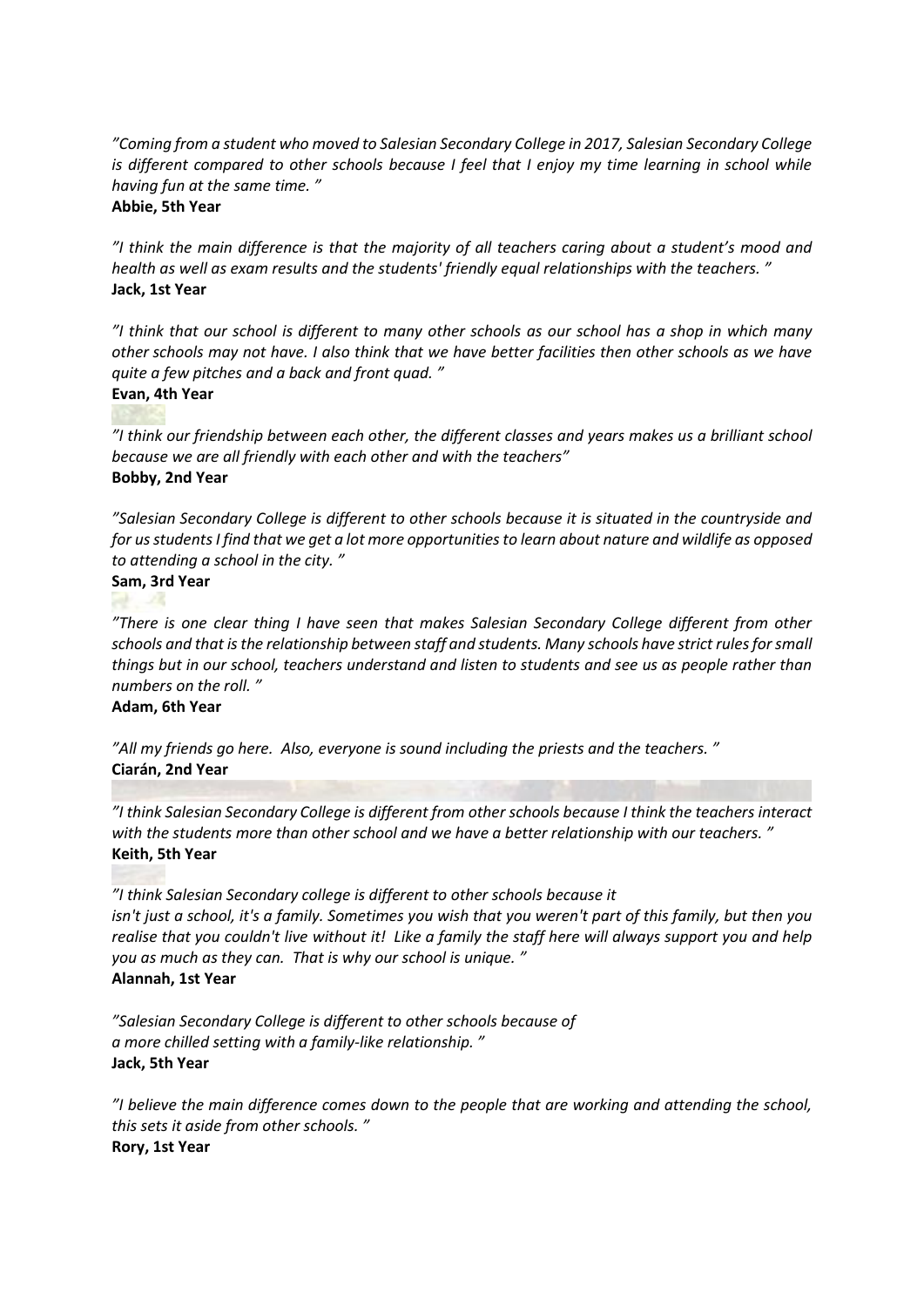*"What makes our school different to all the other schools is that the teachers are exceptional and they build an environment where students are not afraid to express themselves. When I first arrived at Salesian Secondary College, I was amazed at how the teachers were so nice and supportive and easy to talk to, nothing like in primary school. In primary school you would fear your principal and teachers if you messed something up or handed in an assignment late. Teachers here take into account the circumstances and are more understanding. From day one all the teachers made a huge effort to build an environment where the students are not afraid to express themselves, to create a happy and supportive environment and they all succeeded!!! This is what Salesian Secondary College is different from other schools without a doubt. "*

#### **Julianne, 2nd Year**

*"I think that what makes our Salesian School different from others is we all have our Don Bosco to look after us. Also, our teachers are very good to us and are always there when we need to talk. "* **Lauren, 2nd Year**

*"In my opinion in a Salesian school it is easier to make friends that will last a lifetime than other schools. "*

## **Michael, 2nd Year**

*"What makes Salesian Secondary College different from other schools is the way you can enjoy yourself while learning and having a laugh with the teachers and other people around you to make the time fly".*

# **Ethan, 6th Year**

*"Salesian Secondary College is different to other schools because everyone works together to achieve something".*

#### **Lucy, 1st Year**

*"To me Salesian Secondary College is different because it is such a community and the second you walk in the doors you feel like you are walking into this big family. "* **Andrea, 1st Year**

*"The atmosphere around the school is second to none, never a dull day in Pallaskenry. "* **Colm, 6th Year**

*"I think there is a very happy and friendly atmosphere between the teachers and students. The teachers make us feel special and safe. I cannot wait to be back; I miss the fun everyone has together. "* **Ellen, 5th Year**

*"Salesian secondary college is different to other schools because we have better classes and better activities that are brilliant and fun to do. "* **Kevin, Transition Year**

*"I have been to two secondary schools and I can say for definite that what makes our school different is the friendly and relaxed atmosphere. The teachers are approachable, and they have a friendly relationship with us which makes our school special."* **Mary, 6th Year**

*"It is different because you feel like you have a family. The teachers are really nice and supportive and help you with problems."* **Sarah-Josephine, 1st Year**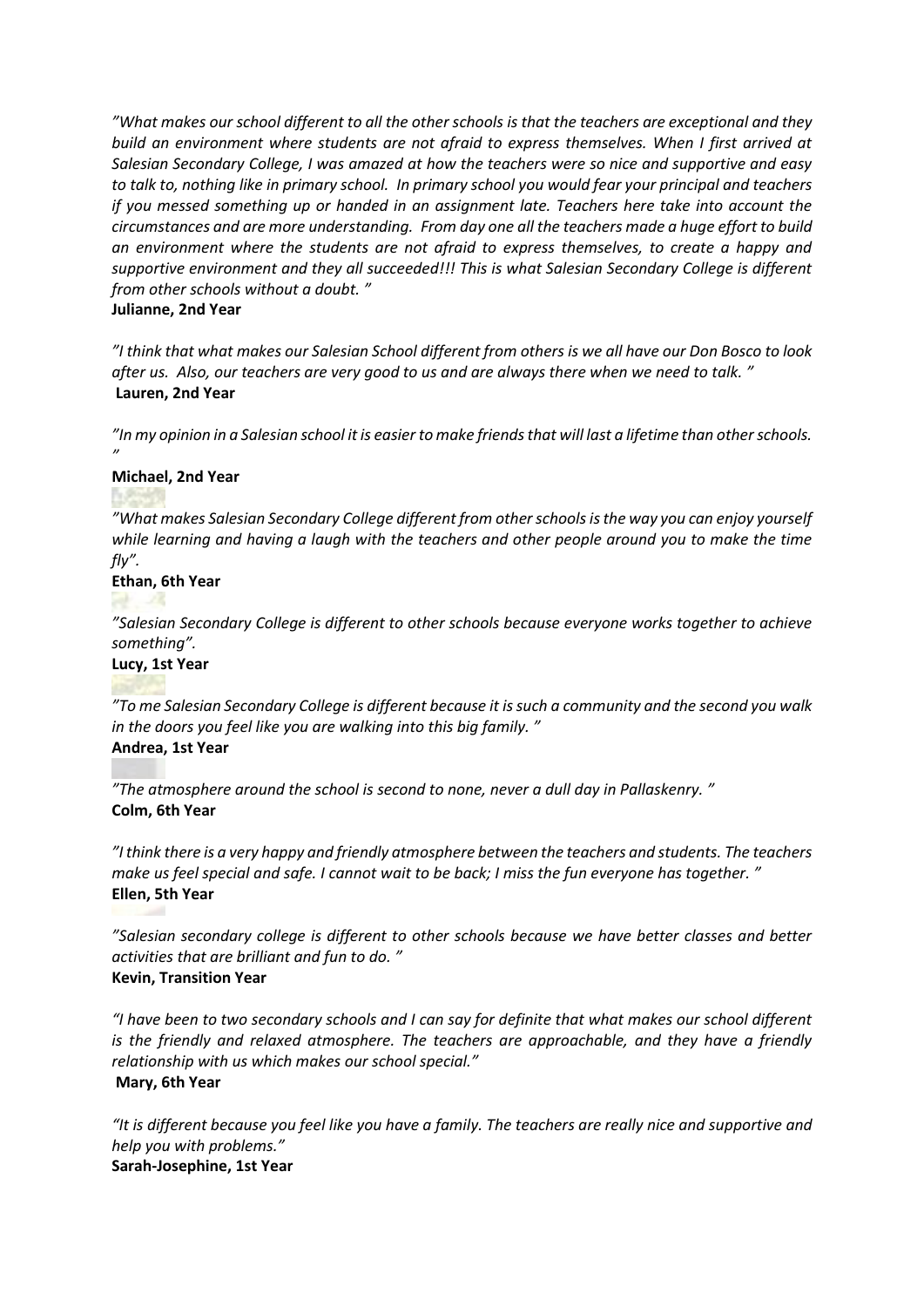*"Salesians secondary college is different from other schools because there is great staff and they care about everyone's wellbeing."* **Sarah, 1st Year**

*"The positive relationship between staff and students."* **Megan, 6th Year**

*"The fact that it feels less like a school and more like a community."* **Seán, 6th Year**

*"What makes it different is that everyone in the school will work together or do anything for the better of the school."*

**Jack, 1st Year**

*"Our school is different from others because there is always great spirit around the school."* **Lauren, 5th Year**

*"The thing that makes the school different from the others is that it has a big campus for the students to walk around and talk and have fun."* **Scott, 2nd Year**

*"Salesian Secondary College is like a community where every teacher and student are there and care for each other, it is a home away from home."* **Shona, 5th Year**

*"What makes Salesian Secondary College different to other schools is the enjoyment of learning here and the kind people that you can make friends with."* **Paul, 2nd Year**

*"Salesian Secondary College has a very positive environment, from both students and staff, which I think is a rare quality for schools to have both."* **Cathal, 5th Year**

*"Teachers and staff care about students and make sure they are happy and become all round better people."*

**Joe, 5th Year**

*"What I think makes Salesian Secondary College different from others is the fact that the Teachers are the friendliest you will get, and they do an excellent job at teaching me."* **Rio, 1st Year**

*"I think that Salesian Secondary College is different from other schools because there is a great bond between students and teachers and there's always a very positive atmosphere in the school."* **Kerry, 5th Year**

*"I think our school is different from other schools by the way teachers can interact well with all our students and they create a relatively relaxed environment for us which I think helps a lot and also I just love her freedom of having the school in the countryside. It is way more refreshing."* **Eoghan, 5th Year**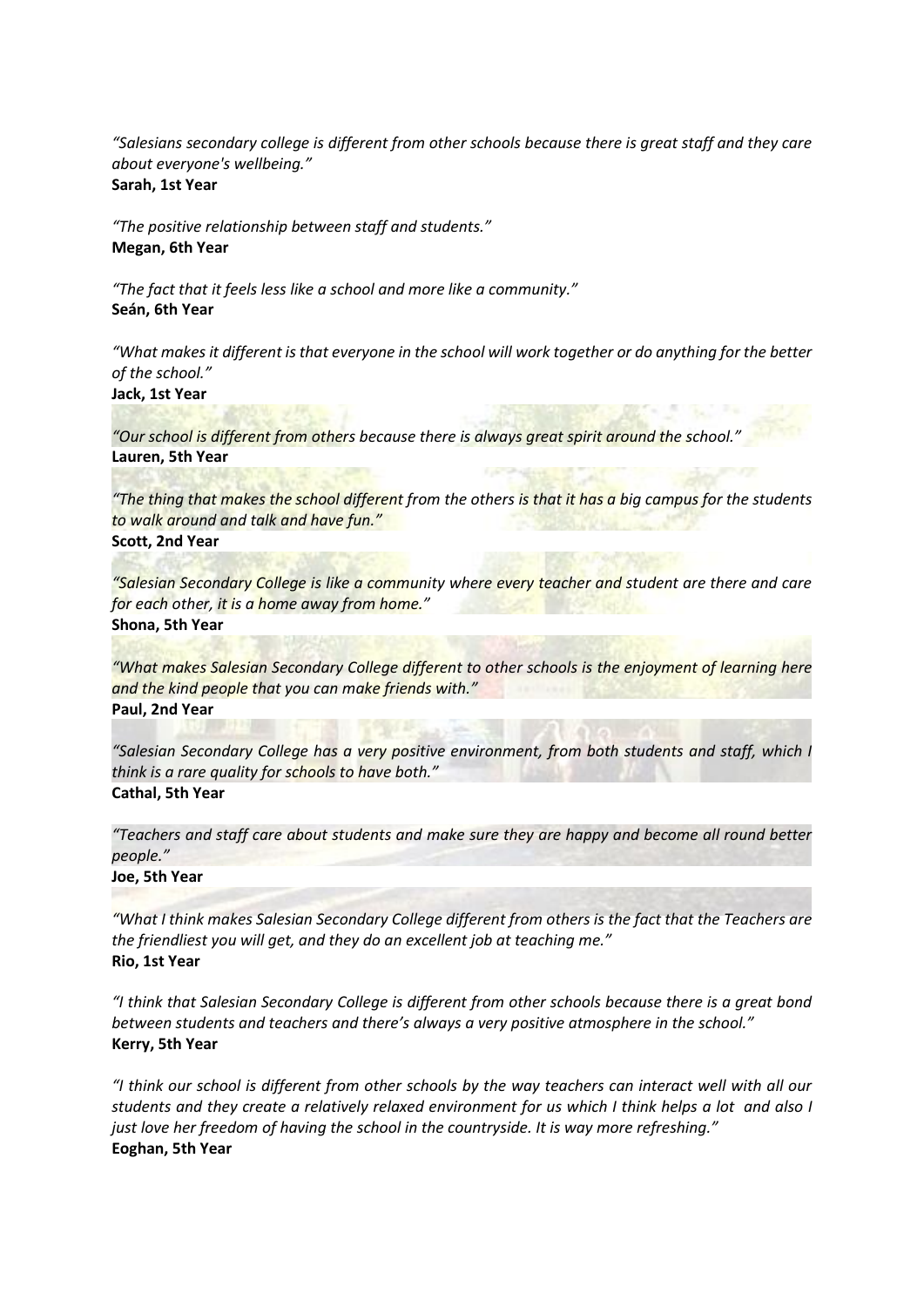*"Salesian Secondary College differs from many other schools (but not all) in how they engage with the students in a meaningful and personal way. Oftentimes they go above and beyond what is expected of them."*

#### **Sionna, Transition Year**

# **What does a Salesian Education mean to me?**

*"Since I came here in September this school has been nothing but good to me. I have enjoyed every moment this year in Pallaskenry and I enjoy coming in everyday to my friends, definitely a change but the best change I ever made."*

**Liam, 5th Year**

*"For me it is the unique environment we spend every day in as it is calming and peaceful and makes learning that bit easier."* 7 **Jake, 3rd Year**

*"A laid-back atmosphere with good student-teacher relationships."* **Lena, 5th Year**

*"As we are part of the Salesian community the morale is normally a good one. There is always a good vibe around the school."* **Josh, 2nd Year**

*"School is the start of my journey for life and life friends that I meet along the way."* **Hazel, 4th Year**

*"Our School communicates to the students brilliantly."* **Seán, 2nd year**

*"When I first started Salesian Secondary school, I started to worry that I would never pass all my tests or that I would make friends. But the teachers are brilliant because the times I felt down I got help from them and the friends that I made are nice and honest. What makes a good school to work is the environment."*

#### **Evan, 4th Year**

*"A Salesian education helps me acquire new skills and knowledge to achieve better possibilities in career and personal development."* **Niall, 3rd Year**

*"A Salesian education means a lot to me. But mainly it's the fact that I look forward to going to school every day so I can have a laugh and bond with my friends through every aspect of the Salesian life including in class, sport, trips abroad, lunchtime and much more!"* **Ethan, 3rd Year**

*"Having a good education and good grades so I can be someone good in the future. Doing good in school so when I am older, I can say I went to Salesian secondary College."* **Amy, 2nd Year**

*"A lot more room to play outside. More activity during PE classes. Easy access to the canteen. Nice separate room with lockers."* **Elroy, 1st Year**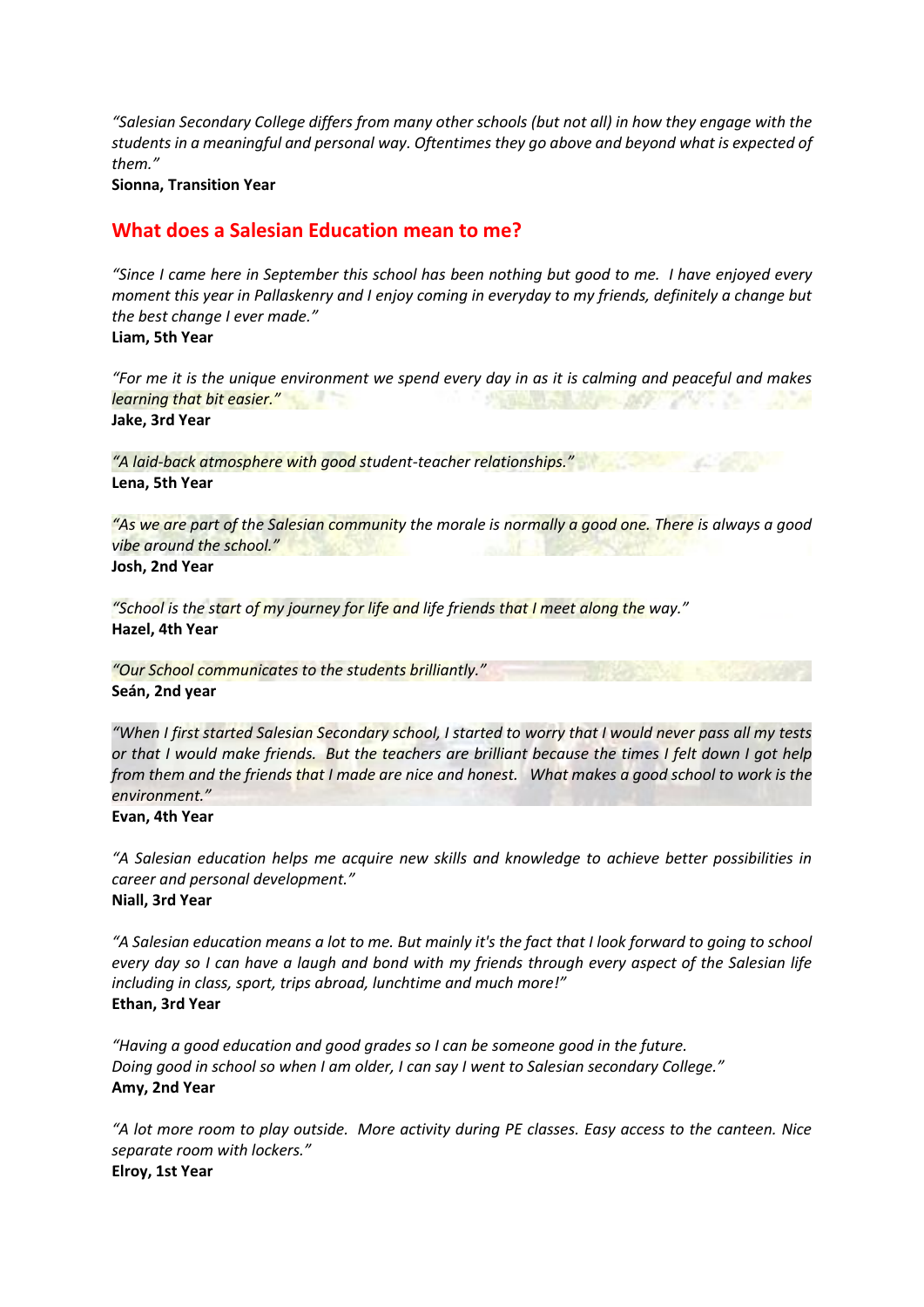*"A Salesian education to me is a place where I can grow and learn as a person."* **Oran 1st Year**

*"Salesian education means a lot to me because it has allowed me to learn a lot of life skills as well as academic skills."* **Seán, Transition Year**

*"To me it means being able to learn and progress my learning and skills to my future career which to me means the world and I am very grateful for that."* **Clodagh, 5th Year**

*School for me is a home away from home and a break from everything* **Michael, 1st Year**

*"A Salesian education means that I get to learn in an environment where I am surrounded by my friends. All my teachers will help me achieve the most that I can and encourage me to work to the best of my ability."*

# **Amy, Transition Year**

*"School to me is more than just exams and studying. It is about making friends and having fun!"* **Owen, 6th Year**

*"A Salesian education is one in which we learn not only from our books and teachers but from each other and the experiences in our school careers."* **Hazel, 3rd Year**

*"I am very grateful to be getting an education here as it is an amazing school and all the teachers and staff are so kind and helpful!"* **Kirsty, 1st Year**

*"It's a place where I can make memories with my friends and teachers as I learn, it also makes the time much more enjoyable."* **Lauryn, 3rd Year**

*"School is very good to be at to socialise with others and to learn about new things."* **Saoirse, 1st Year**

*"School means a lot to me. It is where you can learn and have fun with your friends but meet new people."*

## **Kathlyn, 3rd Year**

*"A Salesian education means being part of a family where you feel like you belong."* **Alice-Rose, 1st Year**

*"Salesian college education gives me a great opportunity of going forward in life whatever it may be that I want to achieve in life."* **Tyrique, 1st Year**

*"I know that the school's education will help me learn and assist me in my future. The education the school supplies will teach me many subjects needed to live and work."*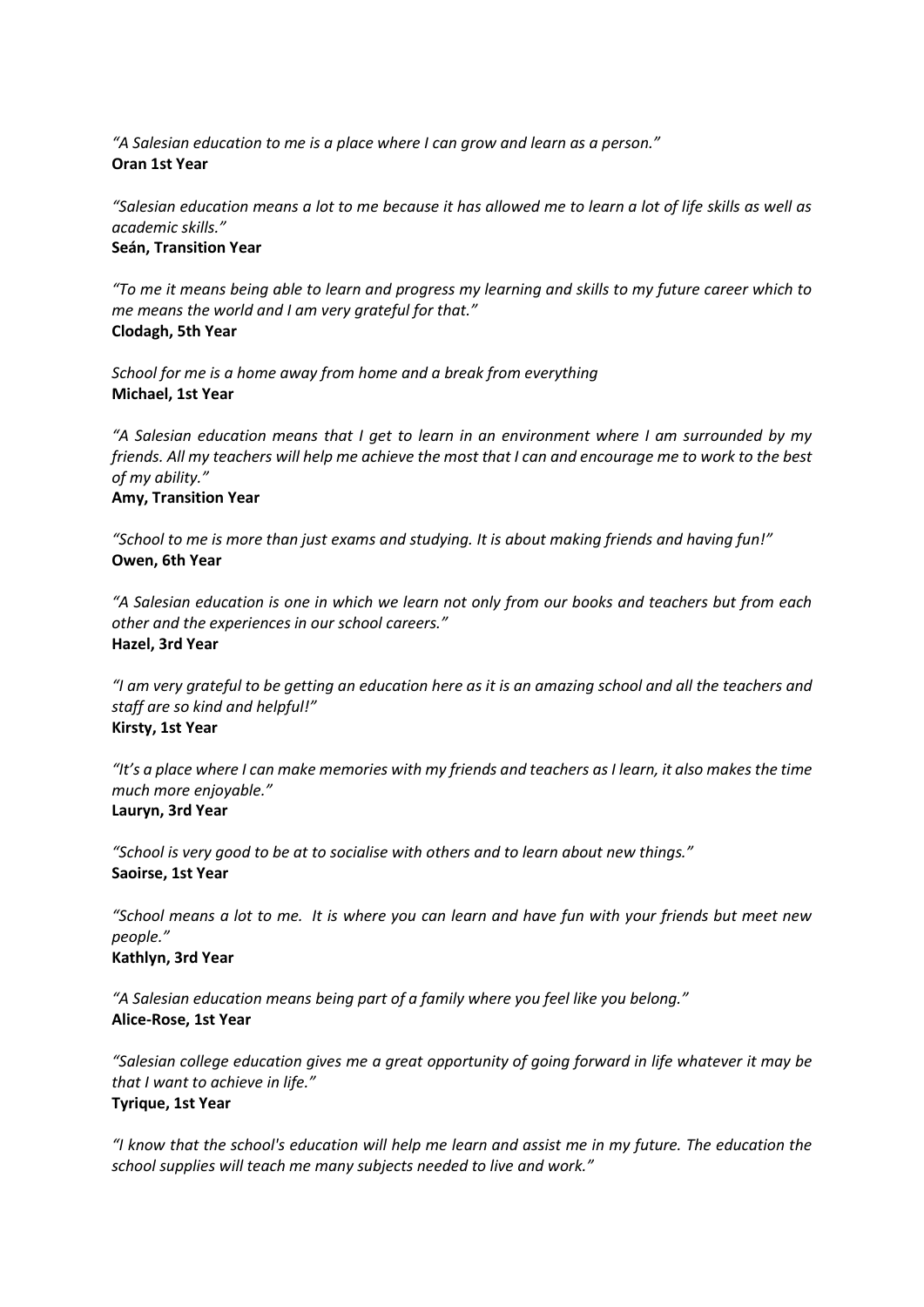#### **Lily, 2nd Year**

*"I think the school is such a happy place and it is very easy to be yourself. The teachers always want the best for us. I can't wait to be back; I miss the fun at break and in the mornings. I enjoy going to school because it is a very positive environment and I truly believe I blossom when I'm there."* **Tara, 5th Year**

*"To me a Salesian education is an all rounded education. In our school every single member of staff puts 110% into caring for, supporting and educating all students. Our school is the happiest, friendliest, most loving and inclusive place anyone could imagine, filled with wonderful people. Every student is celebrated for who they are and encouraged to learn from their mistakes to fulfil their potential."* **Maggie, 6th Year**

*"I think the school is different from other schools because it is a friendly and positive place and the teachers want the best for us."* **Abbie, 3rd Year**

*"All the teachers are friendly and supportive and I feel like I am doing better at this school than any other school."*

#### **Caitlin, 1st Year**

*"The Salesian education helps a lot to prepare students for the future. The school even gives us driving lessons and very cool and interesting trips too. Teachers help us to learn new things."*  **Seán, Transition Year**

*"Salesian education for me means mutual respect and continuous help, working in a group to make sure that no one is left behind. To enhance the personal abilities of every pupil and always encourage them to give their best by always supporting them* 

*Salesian secondary college is an environment where everyone can express themselves as they wish, you have a lot of attention to the students and their psychological well-being. It is also a very large school where you can meet many people and make new friends."* 

#### *Riccardo, Transition Year*

*"Salesian education means a lot to me, this is because I feel that I have learned more in the first month than I have in the previous 8 years."* **Shane, 1st Year**

## **What values is Salesian Secondary College developing in your child?**

*"To be hard working and honest."*  **Anthony, Parent.**

*"Our son is receiving a balanced education in SSC, taught in a caring way by teachers who are invested in the pupils' education and future. He has pride in his school through sporting teams that are open to all the students and not just exceptional athletes and many different cultural and charitable groups."* **Kevin, Parent.**

*"I think the values that Salesian College promote are: caring for others (through a strong emphasis on charity work), being respectful of the environment, being aware of their individuality and differences."*

**Catherine, Parent**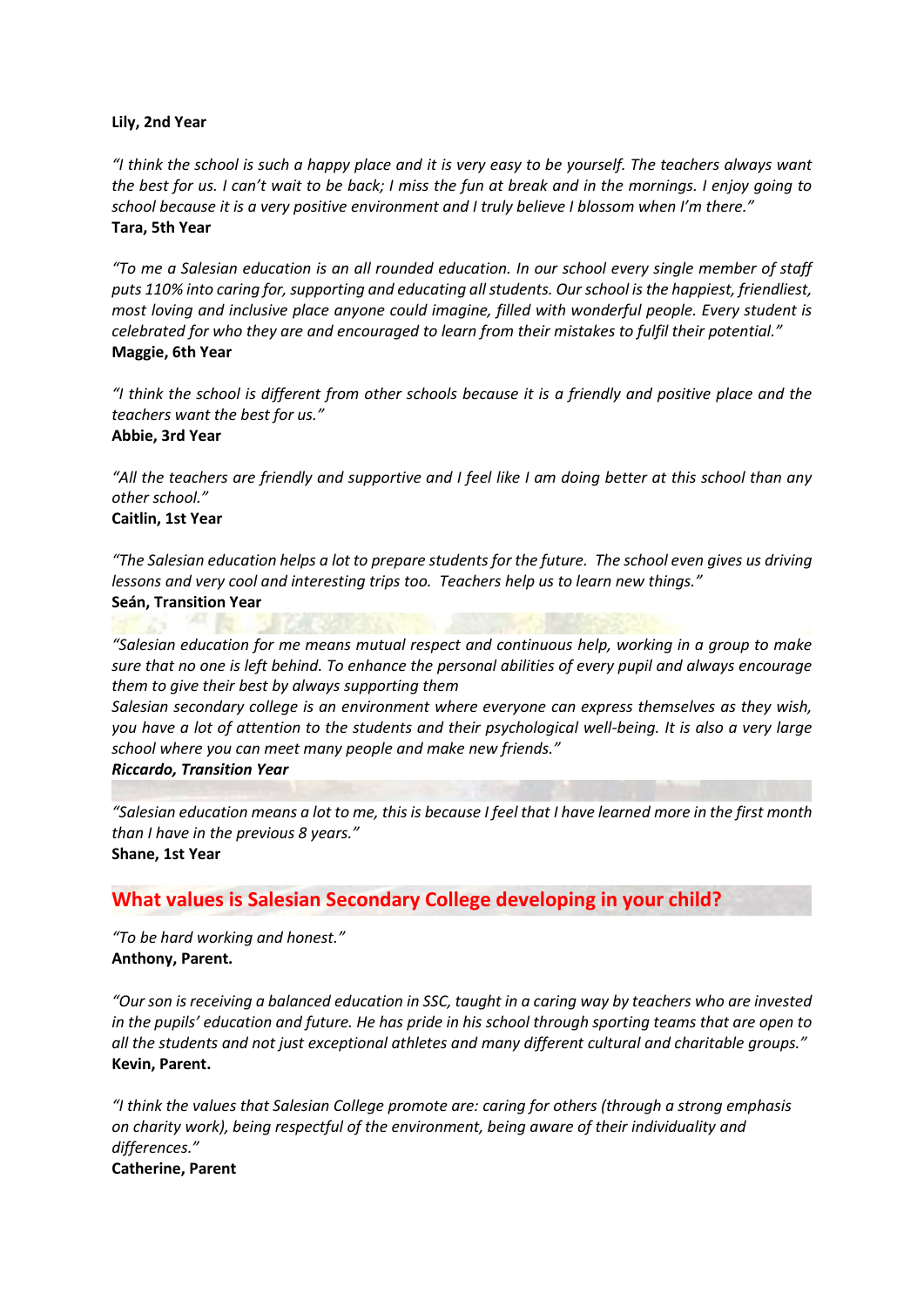"My son has come out of himself so much and just loves getting up in the morning going to school *helping a lot more at home and not having to ask him. I find he is thriving in all his work at school. I have a very happy young man which is everything."*  **Tina, Parent.**

*"This secondary has the values our family needs to influence our children the right way. Community, helping people to belong. Having a place in school to take a minute of their busy day, to reflect and know that even if they are alone at the time, God is with them. I don't go to church but I teach my children to pray and God is love. God is a friend who's there if you need to talk. If you have a problem, offer it up."* 

#### **Burke Family.**

*"The values instilled in our children at Salesian Secondary College are that they have a deep caring and concern for those who have a difference of any nature. They aim to protect and advocate for these young people at all times."*

#### **Maeve and James, Parents.**

*"My daughters have developed so much from the friendships of other students and their teachers. They have gained so many happy positive experiences from all aspects of their time there. They have realised that teachers show so much care and will support them in everyday life. Going to school in Pallaskenry is rewarding and brings out my daughters' true personalities and they are both shining academically and socially! They both feel very much at home in Pallaskenry!"*  **Jessica, Parent.**

*"Values the school encourages would be to respect others and be mindful of others and this would be very much encouraged at home also."*  **Evelyn, Parent.**

*"Salesian Secondary College has educated, nurtured and guided my son to become a well-rounded future adult. It will be a sad day to say goodbye."* **Jennifer, Parent.**

*"Pupils get the benefit of learning to their best ability and finding themselves in school life."*  **Jeannette, Parent.**

*"Loving Kindness embodies the wholistic approach to education that is key to Salesian Secondary College; engaging and nurturing all aspects of students including mind, body and spirit."* **John, Parent and Board of Management.**

*"I believe my daughters are developing a good work ethic in the school."*  **Frank, Parent.**

*"Salesian Secondary College is giving my child life skills that will prepare him for college life and thereafter. He is being taught how to be independent, responsible for his actions, taking ownership, respect for his teachers and fellow students, and how hard work pays off in the long run"*  **Kerry, Parent.**

*"My son's confidence has developed with the help of staff and friends."*  **Sharon, Parent.**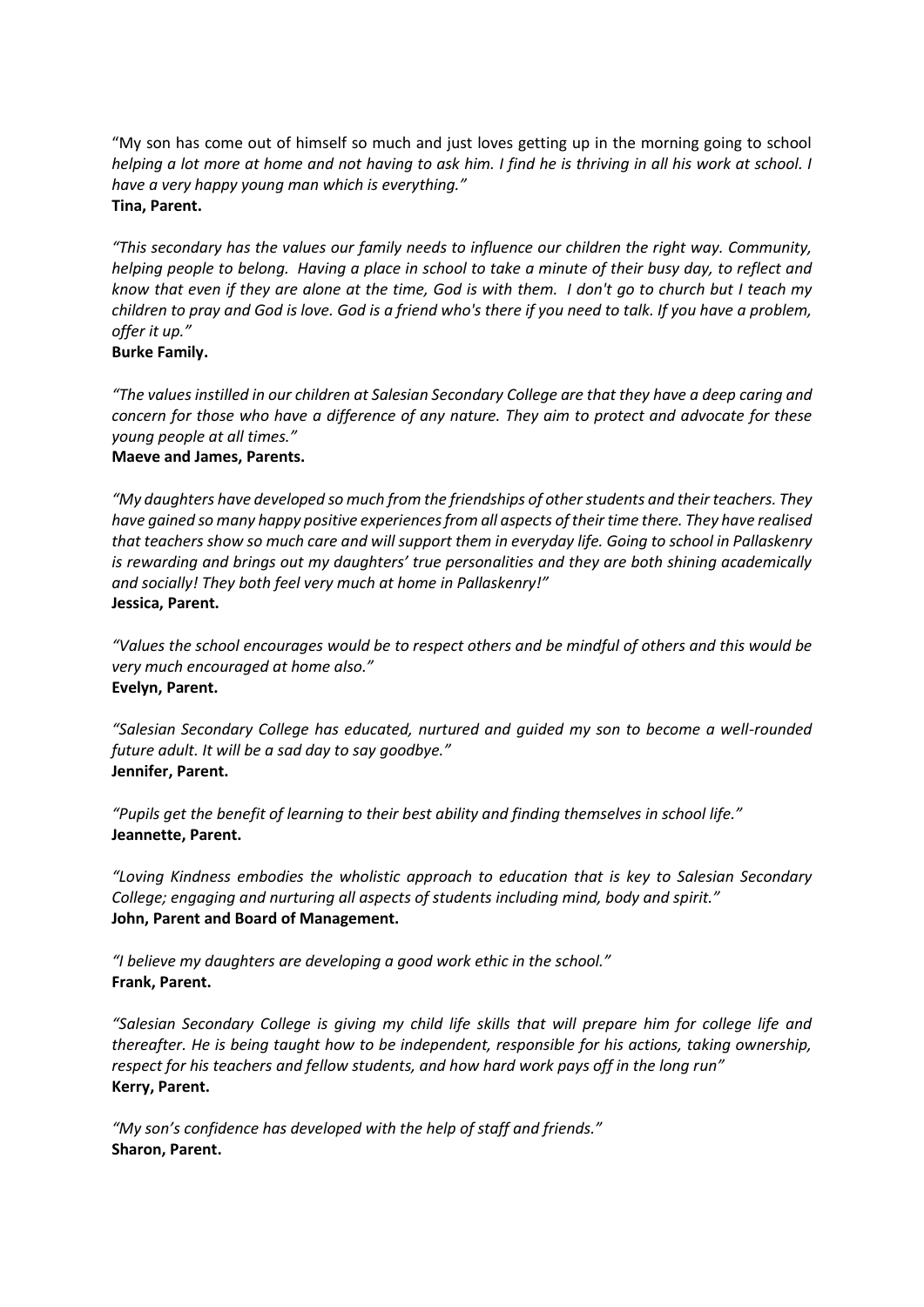*"Our children feel truly respected and accepted in Salesian Secondary College and because of this they feel valued, safe to learn, express themselves and stay true to themselves. They belong to a wonderful school community, whose ethos has taught them the importance of respect and acceptance for themselves and for others."*

**Grainne and Eddie, Parents.**

*"Both children have developed more awareness of the world around them, not just in their local area but around the globe. They are mindful of how fortunate they are to have a home and to live on this part of the world"*

#### **Colette, Parent.**

*"I feel my children have developed the values of friendship, teamwork, honesty of endeavour, respect, thoughtfulness, discipline and time management in Salesian Secondary College."* **Patricia, Parent.**

*"I love how a sense of belonging and community are as important as academic achievement as is getting the best from our son. At my first experience of secondary school parent teacher meetings, I was delighted to find that all teachers were interested in how happy and settled he was in the school. This has continued this year and makes me feel that he is well looked after on all levels."* **Breda, Parent**

*"Students are encouraged to develop all aspects of their personality / character. They are encouraged to respect themselves and to treat others with respect and kindness. They are taught to value their friendships and to watch out for each other's welfare."*  **Mary, Parent.**

*"As all the teaching staff take a wholistic approach to each student's development, their sense of selfworth is established. By supporting the student to listen and recognise their own needs, this supports us as parents and encourages the students, in their own time, to become well rounded individuals, ready to face the next steps in adulthood."*  **Catherine, Parent.**

*"Salesian Secondary College works with my child and guides him through Secondary Education in an atmosphere of mutual respect to help him achieve his full potential both academically and nonacademically."* 

#### **Bernadette, Parent.**

*"My daughter has developed as a very caring and respectful young woman. This comes from family and her many influential teachers through the years."* **Sharon & John, Parents.**

*"I would say that respect and kindness are the values that come to mind first. Respect for teachers, as I know that the relationship between teachers and students in our school, is like no other, and this was evident from the Open Night, way back then Companionship, kindness and self-belief are also values I can see in him."*

#### **Ann-Marie, Parent.**

"My son has come a long way since attending Salesian Secondary College. He is encouraged in his *weakness and his strengths."*  **Yvonne, Parent**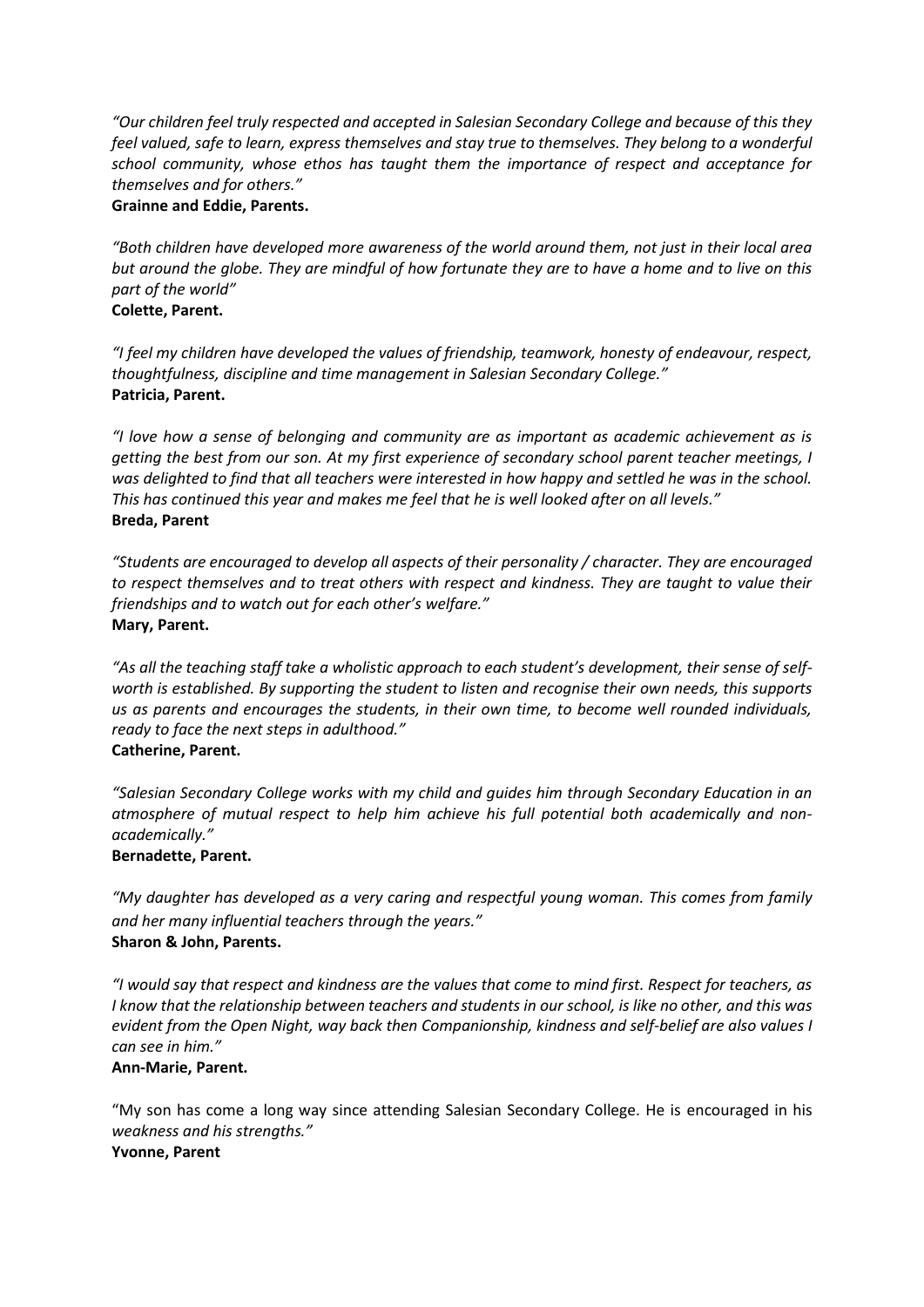*"Friendship and family values are very important and play a vital role in his everyday life."* **Maria, Parent**

"My daughter's determination, commitment and persistence to follow through on each new challenge *that comes her way shows me every day just how strong she really is. These are some of the core values which she has learned throughout her years in Salesian Secondary College."*  **Jackie, Parent.**

*"The values I feel that Salesian Secondary College in Copsewood has shared with my child are inclusion, value of individuality, kindness, community, respect, a strong awareness of health and wellness and a good sense of achievement in line with each child's level of ability."*  **Evelyn, Parent.**

*"I think the college shows empathy and understanding on a day to day basis and I think it instills those values in the children."* 

**Catherine, Parent**

*"The values that Salesian Secondary College is developing in my children are broadening horizons with a wholistic approach to education and achieving ambitions."* **Keith and Stephanie, Parents.**

*"The ethos of the school that teaches the individual, as opposed to thinking that every pupil is on the same level and has the same abilities, has greatly developed the confidence of my child."*  **Avril, Parent**

*"The values developing in my child are self-discipline, self-motivation, responsibility and creativity."*  **Ellen, Parent.**

*"Respect for others and self-confidence."*  **Eileen, Parent**

*"I believe the school is helping my daughter to understand that helping out the school and others is a positive thing."* **Sorcha, Parent.**

*"Salesian Secondary College is developing truthfulness – to tell the truth and be responsible for their actions. Also, respect - to respect themselves and others and their belongings."*  **Jean, Parent.**

*"My child has shown the development of the following values: kindness, maturity, ability to work on her own initiative, responsibility and independence."*  **Kay, Parent.**

*"The school has developed confidence, independence, the importance of developing friendships and enjoying learning in a calm relaxed friendly school."*  **Sharon, Parent.**

*"I believe that the values my daughter is developing from Salesian Secondary College are kindness, integrity and honesty. The school is also guiding her to develop into the person she is by looking after her wellbeing while providing her with the ability to know that each person is different and that there is a place for everyone in society."*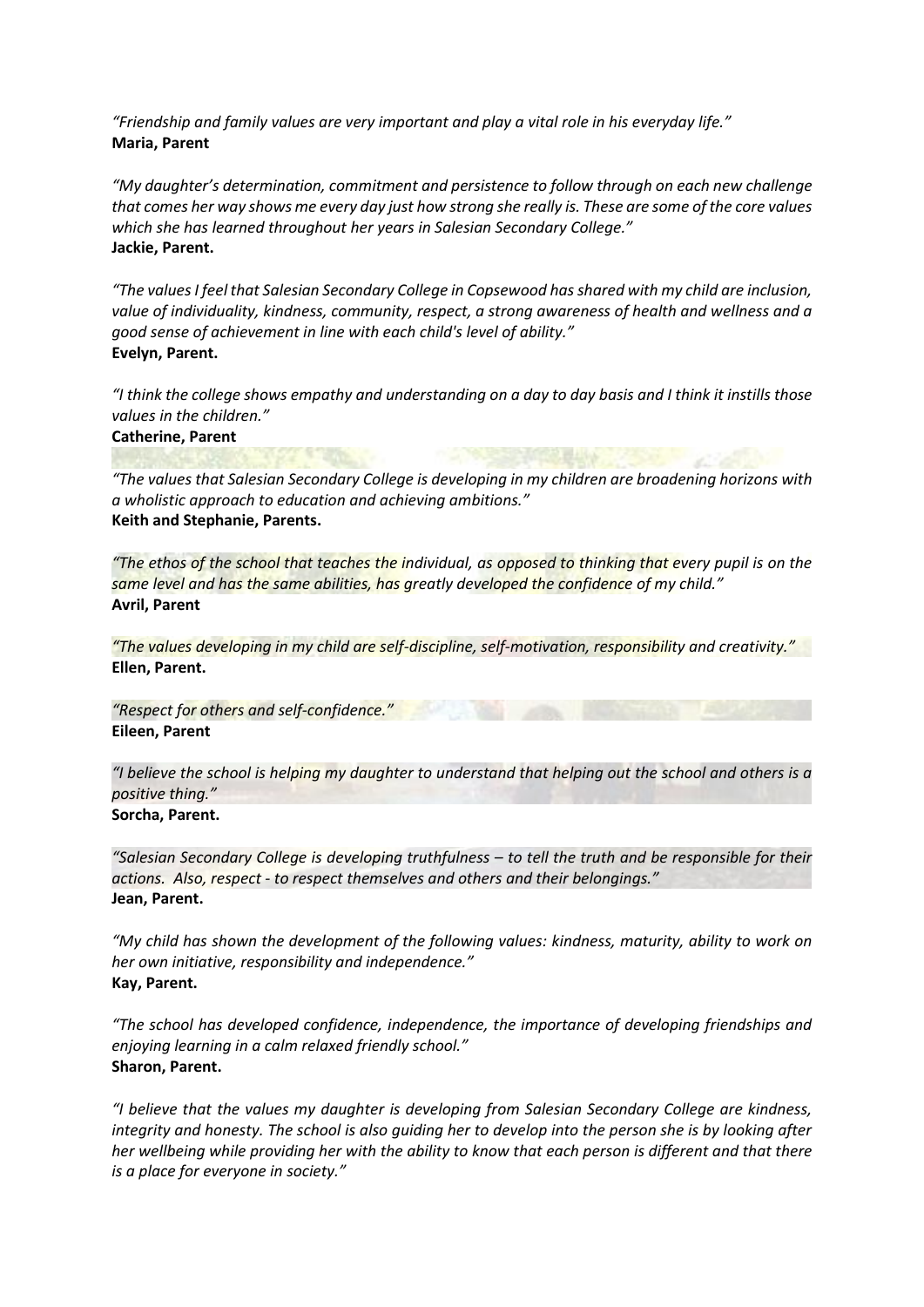#### **Natalie, Parent.**

*"I'm happy with my child's progress in school, academically as well as socially and spiritually. She understands bullying is wrong at any level and shows more empathy and kindness."*  **Jazreen, Parent.**

*"I like to think Salesian Secondary College is developing in my children: respect for themselves and others, self-worth'; honesty and confidence."*  **Ann, Parent.**

*"SSC is developing a positive, inclusive, open minded and respectful mindset in my child which in turn has allowed him the freedom to be a more authentic person."* **Orla, Parent.**

*"Salesian Secondary College has instilled in my three sons - respect, pride and what is especially apparent at the moment is resilience, determination and compassion."* **Melissa, Parent.**

# **In what way has our status as a catholic school influenced your child's school days? (This question applies equally to families of all faiths, developing or lapsed faith, or families of no faith.)**

*"My son likes religion class. He mentions religious topics when he watches TV. We go to Mass every Sunday, so he is aware of the bible stories. He receives Communion so is interacting with our Christian beliefs. This is due to his parents' commitment to Catholicism but also to having time in school to interact with his peers. At school, he has the environment to hear and speak about religion with young people, with topics relative to his generation and hopefully this will keep religion alive in his life. We as parents wanted a school with Catholic ethos and the school provides that."*  **Judy, Parent.**

*"Salesian Secondary College's catholic values promote mental well-being, equality and kindness to my sons. If they are secure, safe and happy at school, this enhances their grades."* **Tina, Parent.**

*"His Salesian education has given my son the ability to encourage his faith and catholic values and use these and join groups like Muintearas Íosa without embarrassment. He has been encouraged to have great self-belief and be always kind and thoughtful of others."*  **Anne, Parent.**

*"By far the most important thing for Erin was getting to take part in this wonderful Anois programme. It, and the new friends she has made through the programme have helped sustain her through this difficult, lonely (Covid-19) time."* **Jacqueline, Parent.**

*"My son is not 'religious' at all but has his own beliefs which I encourage. I still talk about God with him. I do believe the school has taught him to be more kind and understanding and to be more compassionate with people. He is a very caring person by nature, and he has blossomed so much since joining Salesian Secondary College."*  **Melissa, Parent.**